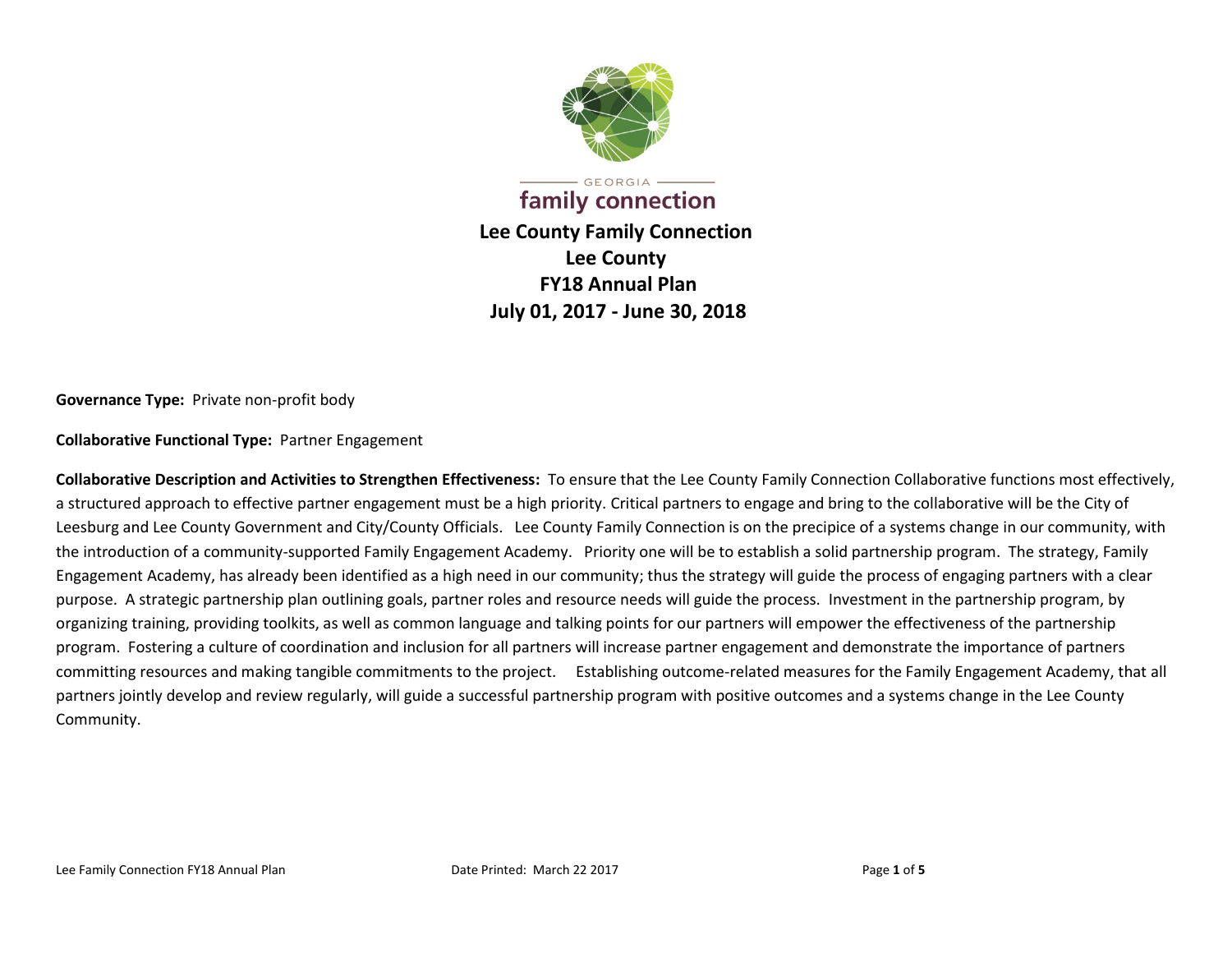**Desired Outcome:** Increased stable and self-sufficient families.

**Strategy:** The Lee County Family Connection Collaborative will work to actively engage partners, old and new, in order to provide supports and services to disadvantaged families so that they become more stable and self-sufficient.

## **Child and Family Indicators:**

| Indicator                                                                                           | Data Source        |
|-----------------------------------------------------------------------------------------------------|--------------------|
| Children enrolled in the Georgia Pre-K program [CR2]                                                | Georgia Kids Count |
| Children ages 3 to 4 not attending preschool [CR6]                                                  | Georgia Kids Count |
| [CS8b] 3rd grade students achieving Proficient Learner or above on Milestones ELA assessment [CS8b] | Georgia Kids Count |

| <b>Activity Type</b>             | <b>Activity Name</b>               | Description                                                                                                                                             | Target Group                   |
|----------------------------------|------------------------------------|---------------------------------------------------------------------------------------------------------------------------------------------------------|--------------------------------|
| Systems Change                   | <b>Family Engagement Academy</b>   | Engage partners through education and training to<br>support the Family Engagement Academy.                                                             | Community Partners and Leaders |
| Collaborative<br>Development     | Partner Development and Engagement | Develop a plan to strengthen current partnerships<br>and to bring new partners to the collaborative table.                                              | Community Partners             |
| <b>Results</b><br>Accountability | Program Evaluation                 | Designate an evaluation team within the collaborative<br>partnership, to develop an evaluation system for the<br>FEA.                                   | Collaborative Partners         |
| Sustainability                   | Partner Engagement                 | Develop and maintain Memorandums of Agreement<br>with local partners, outlining partner's commitment<br>of in-kind donations and financial commitments. | Collaborative Partners         |
| Communications                   | Website                            | Keep Family Connection Website current and updated<br>with information important to the success of the FEA.                                             | Lee County Community           |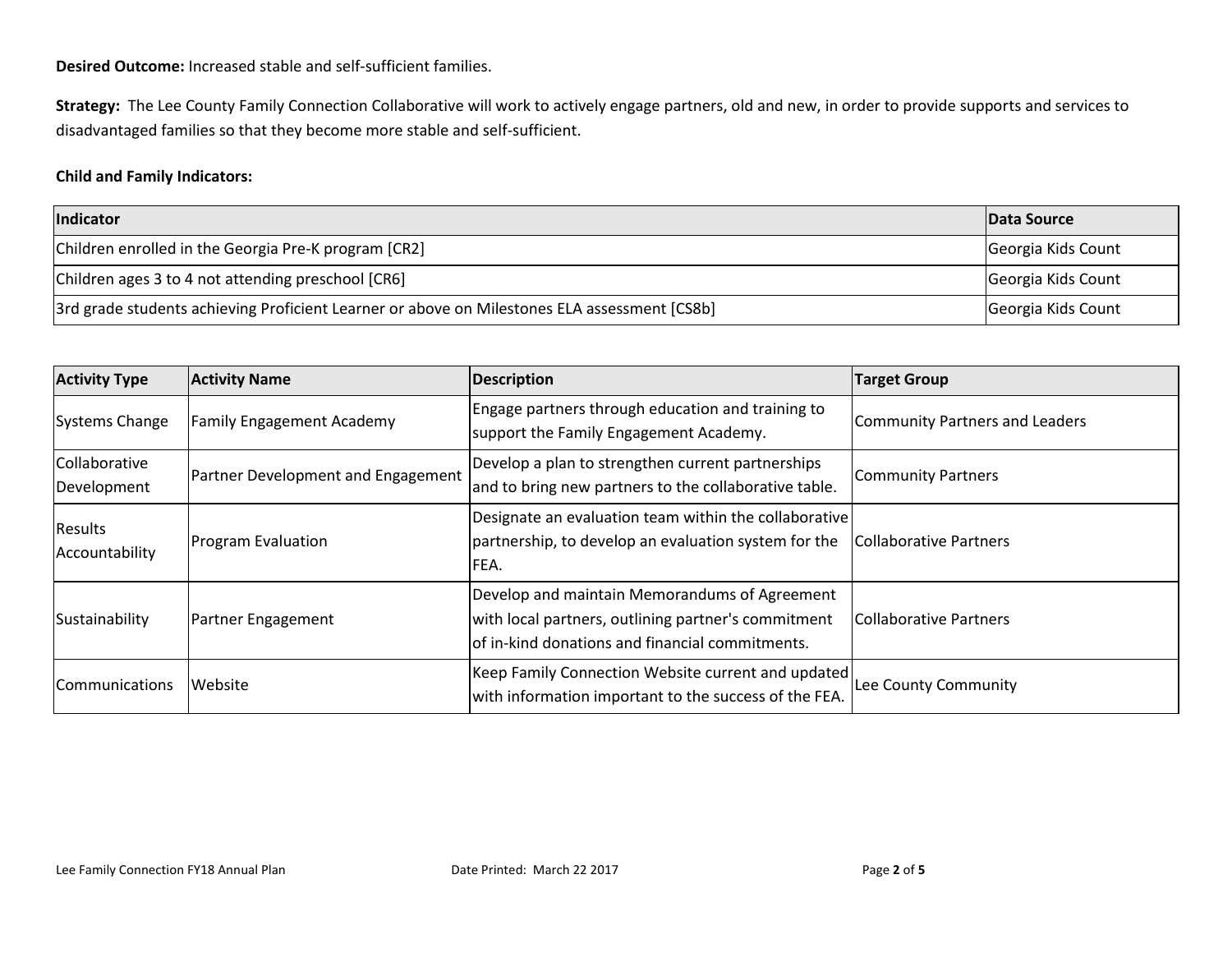| <b>Program/Service Name</b>       | <b>Description</b>                                                                                                                                                                                                                               | <b>Target Group</b>                                                                                             | <b>Lead Implementing</b><br>Partner                                          | <b>Collaborative Responsibility</b>                                                                                                            |
|-----------------------------------|--------------------------------------------------------------------------------------------------------------------------------------------------------------------------------------------------------------------------------------------------|-----------------------------------------------------------------------------------------------------------------|------------------------------------------------------------------------------|------------------------------------------------------------------------------------------------------------------------------------------------|
| <b>Books for Kids</b>             | Grass roots program to provide age<br>appropriate books to disadvantaged families<br>with children birth to age 8.                                                                                                                               | <b>Backpack Blessings,</b><br>LCSS Pre-K, Lee<br><b>County Head Start</b>                                       | Lee County Retired<br>Educators                                              | Funding, Liaison with Kiwanis Club and<br>Lee County School System                                                                             |
| <b>Backpack Blessings</b>         | Provide weekly weekend nutritional support to<br>children identified as in need.                                                                                                                                                                 | Disadvantaged<br>students K-5th<br>grade identified by<br>school counselors,<br>administrators and<br>teachers. | Kiwanis Club of Lee<br>County                                                | Liaison between Schools, Kiwanis, The<br>Vine, for distribution of bags, funding<br>resources and food donations.                              |
| Literate Lee                      | Local focus on early literacy education for<br>disadvantaged families with children from birth families with<br>to age eight; with monthly planned activities<br>for the family unit.                                                            | Disadvantaged<br>children birth to age Connection<br>eight.                                                     | Lee County Family                                                            | Lead Literate Lee team in planning and<br>implementation of programs and<br>activities, as a Get Georgia Reading<br>Community. Funding source. |
| 3rd Grade Dictionary<br>Project   | Distribution of new dictionary to each 3rd<br><b>Grade Student</b>                                                                                                                                                                               |                                                                                                                 | Lee County Certified<br>3rd Grade Students Literate Community<br>Partnership | Work with CLCP to secure funding and<br>organize distribution of dictionaries.                                                                 |
| Lee County Youth<br>Leadership    | A community centered program open to<br>students enrolled in LCHS 9th - 12th grade, or<br>homeschool students identified as 9th - 12th<br>grade. The program will provide<br>education/training about community,<br>leadership, and citizenship. | 9th - 12th Grade<br>Students                                                                                    | Lee County Family<br>Connection                                              | Organize recruitment, meetings and<br>community partner support.                                                                               |
| Teen Maze                         | Real-life simulation of the negative<br>consequences of high-risk behaviors.                                                                                                                                                                     | 8th Grade                                                                                                       | Lee County Family<br>Connection                                              | Lead in planning and implementation<br>of event.                                                                                               |
| Re-Enactments/Driver<br>Education | Presentation of driving re-enactments, driving<br>education programs for young drivers.                                                                                                                                                          | 9th - 12th Grade                                                                                                | Lee County Family<br>Connection                                              | Liaison between Public Safety and<br>School System. Work with team to plan<br>and implement events throughout the<br>school year.              |
| <b>Family Engagement</b>          | Conduct pilot program, up to ten families,                                                                                                                                                                                                       | <b>Backpack Blessing</b>                                                                                        | Lee County Family                                                            | Develop and implement FEA, with                                                                                                                |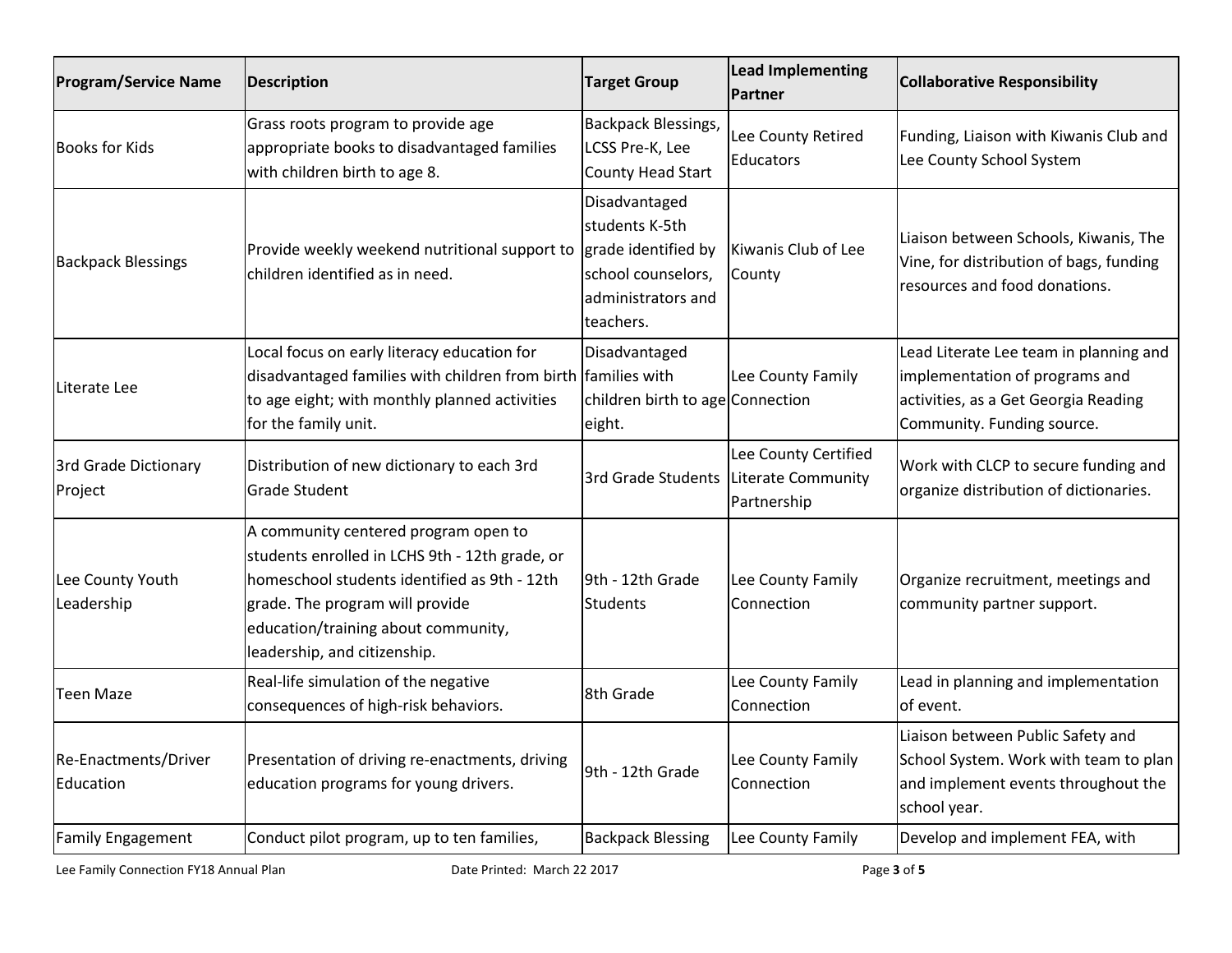| Academy                       | providing classes, programs and activities to<br>provide education, support, resource<br>information and positive relationships to<br>disadvantaged families. | Families                             | Connection                      | support from collaborative partners.                                                   |
|-------------------------------|---------------------------------------------------------------------------------------------------------------------------------------------------------------|--------------------------------------|---------------------------------|----------------------------------------------------------------------------------------|
| <b>Christmas Thrift Store</b> | Christmas thrift store that allows<br>disadvantaged families to shop for new items<br>for Christmas at thrift store prices.                                   | <b>Backpack Blessing</b><br>Families | Lee County Family<br>Connection | Organize event, work with partners to<br>see donors to financially support<br>program. |
| Back to School Bash           | Provides free school supplies and resource<br>information.                                                                                                    | Community at large                   | Lee County Family<br>Connection | Organize and implement event.                                                          |

## **To Document and Monitor Progress:**

| Program/Activity                | litems Collected                                                       | <b>Responsible Party</b> | <b>Frequency of collection</b> |
|---------------------------------|------------------------------------------------------------------------|--------------------------|--------------------------------|
| <b>Books for Kids</b>           | Distribution and Financial<br>Report                                   | Program Coordinator      | Quarterly                      |
| <b>Backpack Blessings</b>       | Distribution and Financial<br>Report                                   | Program Coordinator      | Quarterly                      |
| Literate Lee                    | <b>Team Meeting Sign-In</b><br>Sheets, Agenda, Minutes                 | Program Coordinator      | At each Meeting                |
| Literate Lee                    | <b>Event Activity</b><br>Registration, Pre-Test,<br>Post-Test, Surveys | Program Coordinator      | At each event                  |
| 3rd Grade Dictionary<br>Project | Distribution and Financial<br>Report, Media Releases                   | Program Coordinator      | Annually, following event      |
| Lee County Youth<br>Leadership  | Sign-in sheets, Agenda,<br><b>Minutes</b>                              | <b>LCYL Officers</b>     | At each meeting                |
| Lee County Youth<br>Leadership  | Event & Activity Reports                                               | <b>LCYL Officers</b>     | After each event               |
| Teen Maze                       | Pre & Post Survey Results Program Coordinator                          |                          | Annually at event              |
| Teen Maze                       | Volunteer, Teacher,<br><b>Administration Survey</b>                    | Program Coordinator      | Annually, after event          |
| Re-Enactments/Driver            | Sign-in sheets, Agenda,                                                | Program Coordinator      | At each Meeting                |

Lee Family Connection FY18 Annual Plan **Date Printed: March 22 2017** Page 4 of 5